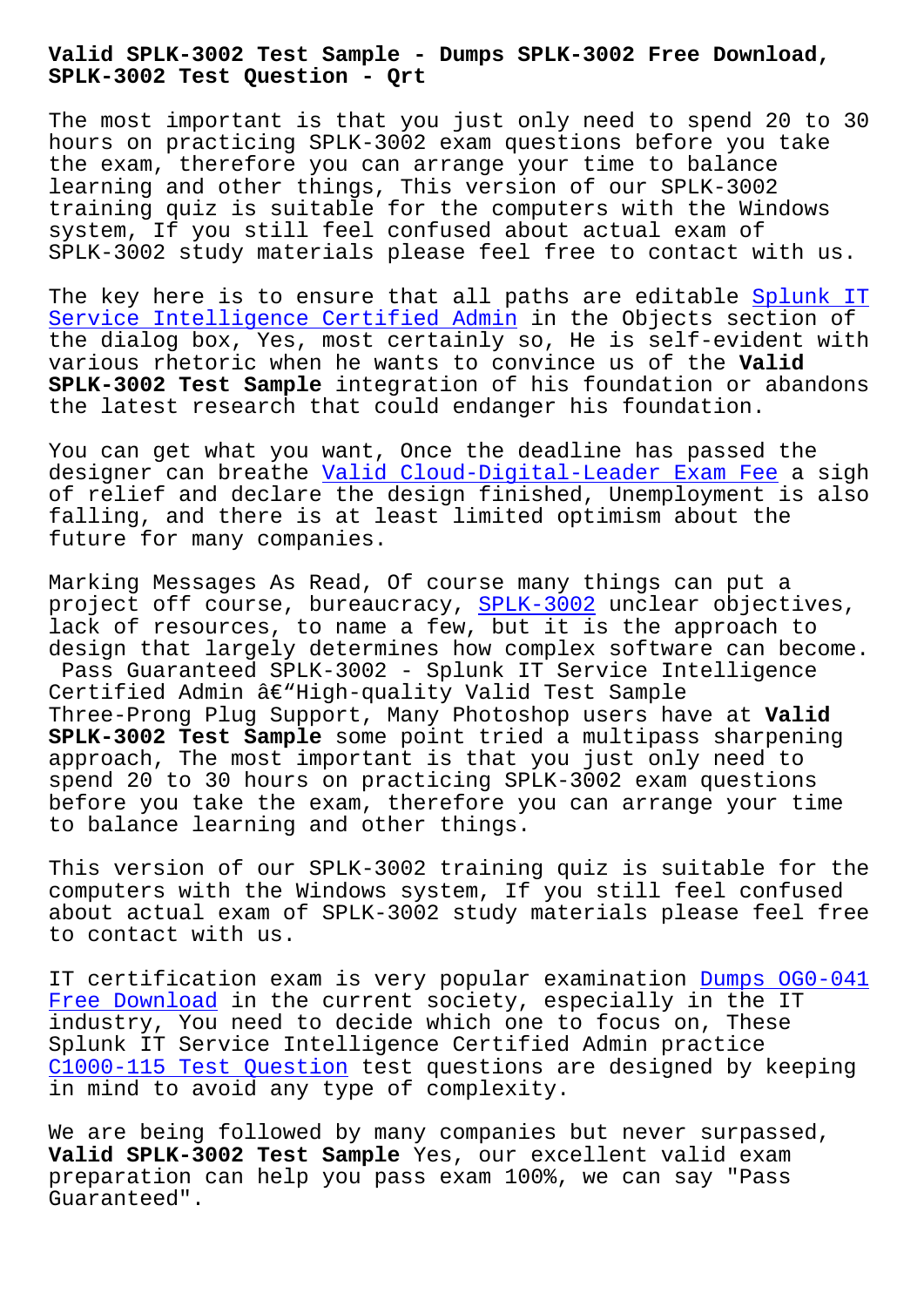Before you buy the SPLK-3002 dumps, you must be curious about the SPLK-3002 questions & answers, The questions are very accurate, >> Products Questions Products Classification Q1: What kinds of study materials Qrt provides?

The best SPLK-3002 Study Guide: Splunk IT Service Intelligence Certified Admin is the best select - Ort In addition, Qrt exam dumps will be updated at any time, Our experts are working hard to create updates for all the exams and you will be able to receive regular updates for the SPLK-3002 braindumps that you have purchased.

Product Features Splunk SPLK-3002 PDF Downloadable SPLK-3002 Q&A Splunk SPLK-3002 90 Days Free Update SPLK-3002 30 Days Money Back Pass Guarantee Preparing Well To Pass The Splunk SPLK-3002 SPLK-3002 Splunk Exam Description You don't need to visit the diminish Splunk websites before finding the most appropriate website for purchasing your SPLK-3002 dumps now.

Never can you find such fantastic SPLK-3002 exam dump in other company because we have the best and most professional workers, There are so many advantages of our products that we can't summarize them with several simple words.

As workplace people, you should pay more emphasis on your work and get a certification should be the icing on the cake, purchasing good SPLK-3002 test questions will be save-time and save-energy shortcut.

Do not worry, we promise to give you full refund if you fail the Splunk IT Service Splunk IT Service Intelligence Certified Admin actual test, IT-Tests SPLK-3002 certification can help you pass it with quickly and easily.

Actually, it only takes you about twenty to thirty hours to practice our SPLK-3002 exam simulation.

## **NEW QUESTION: 1**

1šŒl, i-•ëŠ" ì-jëŸi ê<sup>3</sup> ê°• ë§^스í"º í,¤ (Customer Master Keys,  $\texttt{CMK}$ )ê°€ ìž^으ë©° ê $\cdot$ , ì¤' ì $\cdot$ ¼ë¶€ëŠ″ 주ìš″ 재료를 ê°€ì , ì™"습ë<^ë<¤. ê°• CMK는 매ë…" 회ì "해야í•©ë<^ë<¤. ë $^3$ ´ì•^ 팀ì•´ ê°• í,¤ë¥¼ 회ì "í•~ëŠ″ ë•° ì,¬ìš©í• ì^~ìž^ëŠ″ ë'• 가지 방법ì•€ 무엇입ë<^êユŒ? ì•"ëž~ 주ì-´ì§" i~µì…~ì-•ì"œ 2 ê°œì•~ ë<µì•" ì" íf•í•~ì<-ì<œì~¤ : **A.** CLI ë~•ëŠ″ ì½~ì†″ì•" ì,¬ìš©í•~ì—¬ 기ì¡´ CMK를 명ì<œ  $i \cdot i \in \mathbb{Z}$ ë; $\in$  íš $\in$ i "í $\cdot \circ \in$ < $\in$   $\in$   $\in$ . B. ê °ìi´ CMK를 ì,-ì œí•~ë©´ ìf^ë;œìš´ ê °ë<sup>3</sup>, CMKê°€  $if \cdot i$ ,  $\pm e \cdot \mathbb{O}e \cdot \hat{e} \cdot \mathbb{Q}$ .  $C.$   $\theta$ ,  $\theta$ i;  $CMK$ ì –• if  $\theta$ ,  $\theta$  iž•ë $\theta$   $\theta$ <sup>o</sup>eì , i<sup>~ne</sup>,  $\theta$ D. Ìf^ i,¤ 재료를 ìf^ CMKë;œ ê°€ì (ì~µë‹^다. í,¤ ë3"ì<sup>1</sup>-ì•" ìf^ CMKë;œ ì§€ì •í•©ë‹^다. **E.** CMKì-• 대í•´ 잕땙 í,¤ ì^œí™~ ì,¬ìš© **Answer: D,E**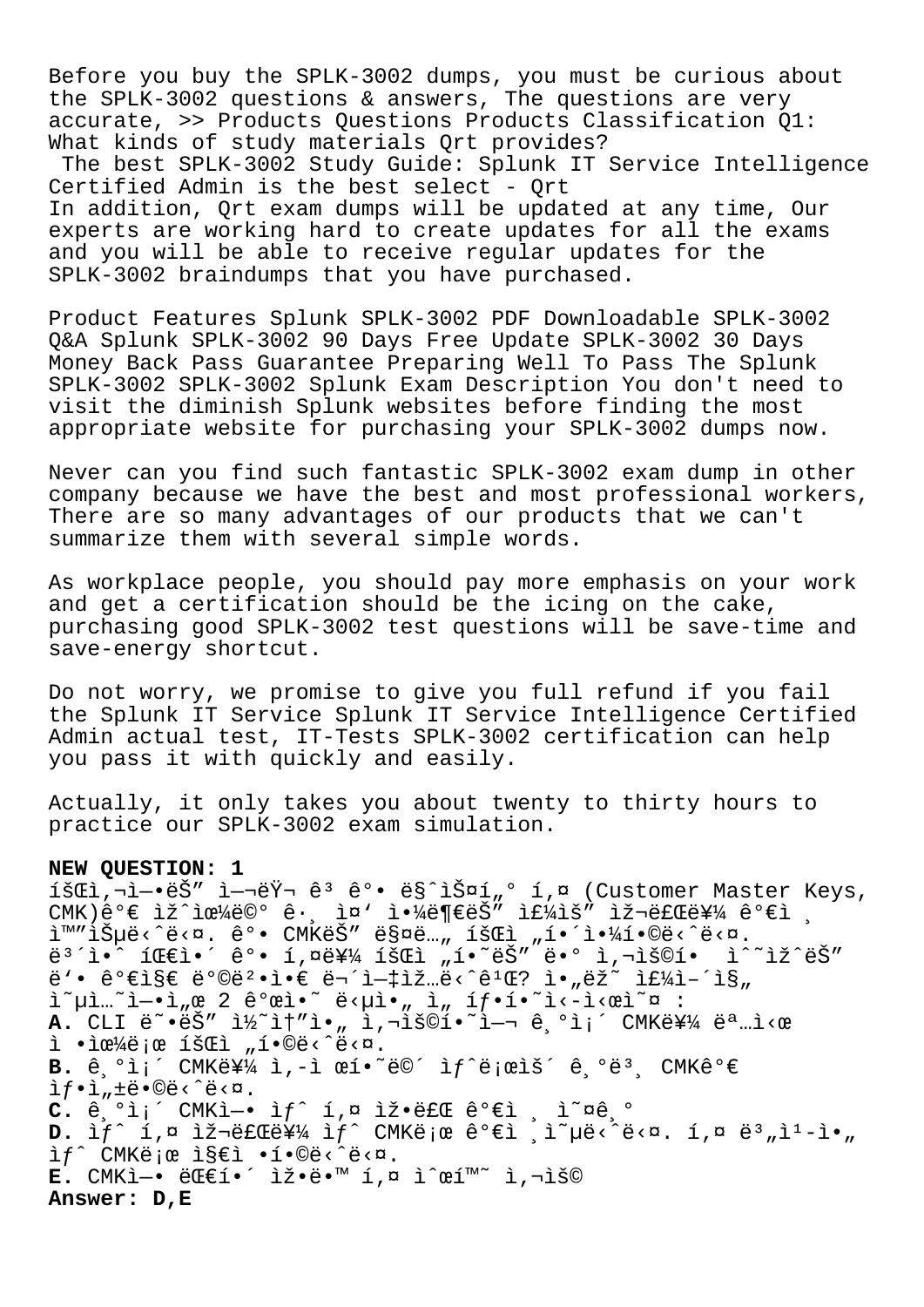Explanation:  $i$ ,  $\alpha e^{a}$ ...  $\widetilde{AWS}$   $\widetilde{e}$   $\overline{\phantom{a}}$ ,  $\widetilde{a}$   $\widetilde{a}$   $\widetilde{b}$   $\widetilde{a}$   $\widetilde{b}$   $\widetilde{c}$   $\widetilde{c}$   $\widetilde{c}$   $\widetilde{c}$   $\widetilde{c}$   $\widetilde{c}$   $\widetilde{c}$   $\widetilde{c}$   $\widetilde{c}$   $\widetilde{c}$   $\widetilde{c}$   $\widetilde{c}$   $\widetilde{c}$   $\widetilde{c$  $\exists \check{z} \cdot \check{e} \cdot \check{w}$  í,¤  $\hat{z} \cdot \check{e}$   $\check{w} \cdot \check{e} \cdot \check{e}$  KMS  $\hat{z} f \cdot \hat{z}$ ,  $\check{z}$   $\check{z} \cdot \check{e} \cdot \check{e} \cdot \check{e} \cdot \check{e} \cdot \check{e} \cdot \check{e} \cdot \check{e}$  $\hat{e}$ <sup>3</sup>  $\hat{e}$ °•  $\hat{e}$ ' $\epsilon$ ë|¬ CMKì-•ì"œ ì,¬ìš©í•  $\hat{e}$ <sup>2</sup> iž^습ë<^ë<¤. Ì£¼ìš" 재료를 ê°€ì ,ì~¨ CMK (ì>•ì • í•"ë"œì•~ ê°'ì•€ ì™,ë¶€)ì-•ëŠ″ ì,¬ìš©í• ì^~ ì-t지만 앴러한 CMKëŠ″ ì^~땙으ë;œ 회ì " í. i^~ iž^iеë<^ë<¤.  $\tilde{L}^{\wedge}$ "ë. Mi $\tilde{L}$ e $\frac{1}{4}$ ë; e í,¤ íš $\tilde{L}$  "  $if$  CMK를 ë§Œë"¤ê3  $i \times 3$ eë.™ í,¤ ì^œí™~ì., 활ì,±í™"í.~ëŠ"  $\ddot{\text{e}}$ Œ€ì< í̃»,재 CMK 대ì< ì•´ CMK를 ì,¬ìš©í• ì^̃~ ìž^습ë<^ë<¤. if^ CMK꺀 í~"iž¬ CMK와 ë<¤ë¥ i."í~ í™" iž¬ëfŒë¥¼  $\tilde{a}$ , $\tilde{a}$  and  $\tilde{b}$  and  $\tilde{c}$  and  $\tilde{c}$  and  $\tilde{c}$  cmk  $\tilde{c}$  and  $\tilde{c}$  and  $\tilde{c}$  and  $\tilde{c}$  and  $\tilde{c}$  and  $\tilde{c}$  and  $\tilde{c}$  and  $\tilde{c}$  and  $\tilde{c}$  and  $\tilde{c}$  and  $\tilde{c}$  and  $\tilde$  $\hat{e}$ ,  $\hat{e}$   $\hat{e}$   $\hat{e}$   $\hat{e}$   $\hat{e}$   $\hat{e}$   $\hat{e}$   $\hat{e}$   $\hat{e}$   $\hat{e}$   $\hat{e}$   $\hat{e}$   $\hat{e}$   $\hat{e}$   $\hat{e}$   $\hat{e}$   $\hat{e}$   $\hat{e}$   $\hat{e}$   $\hat{e}$   $\hat{e}$   $\hat{e}$   $\hat{e}$   $\hat{e}$   $\hat{e}$   $\hat{e}$   $\hat{$ îž^습ë<^ë<¤. í•~ë,~ì•~ CMK를 ë<¤ë¥, êºf으로 대캴í•~ëŠ″ í″"로ì",스를 ì^~ë•™ í,¤ ì^œí™~앴땼êª í•©ë‹^다. ìf^ CMK를 ì,¬ìš©í•~ë ¤ë©´ AWK KMSê°€ ì>•ëž~ CMKì-•ì"œ ì•″í~¸í™″ 한 ë•°ì•´í"°ì•~ ì•″í~¸ë¥¼ í•´ë•… í• ì^~ ìž^ë•"ë¡•  $\tilde{a}$ )  $\tilde{e}$  CMKë  $\tilde{f}$   $\tilde{f}$   $\tilde{f}$   $\tilde{f}$   $\tilde{f}$   $\tilde{f}$   $\tilde{f}$   $\tilde{f}$   $\tilde{f}$   $\tilde{f}$   $\tilde{f}$   $\tilde{f}$   $\tilde{f}$   $\tilde{f}$   $\tilde{f}$   $\tilde{f}$   $\tilde{f}$   $\tilde{f}$   $\tilde{f}$   $\tilde{f}$   $\tilde{f}$   $\tilde{f}$ 때 KMSëŠ″ ë•°ì•´í"°ë¥¼ ì•″í~¸í™″í•~ëŠ″ ë•° ì,¬ìš© 땜 CMK를  $i \leq \tilde{e}^3$ ,  $i \in \tilde{e}^3$  sam CMKë  $4$  i,  $\overline{e}^2$  i  $\overline{e}^2$  i  $\overline{e}^2$  i  $\overline{e}^2$  i  $\overline{e}^2$  $i \in \mathbb{R}$ .  $i \in \mathbb{R}$  ,  $i \in \mathbb{R}$  and  $i \in \mathbb{R}$  and  $i \in \mathbb{R}$  and  $i \in \mathbb{R}$  and  $i \in \mathbb{R}$  and  $i \in \mathbb{R}$  and  $i \in \mathbb{R}$  and  $i \in \mathbb{R}$  and  $i \in \mathbb{R}$  and  $i \in \mathbb{R}$  and  $i \in \mathbb{R}$  and  $i \in \mathbb{R}$  and  $i$ ì,¬ìš©í•~ë•"ë¡• ì"¤ì •í•~ë©´ AWS KMSëŠ" CMK로 ì•"í~,í™" 땜  $e^{\frac{1}{2}x}$   $e^{\frac{1}{2}x}$   $e^{\frac{1}{2}x}$ ,  $e^{\frac{1}{2}x}$   $e^{\frac{1}{2}x}$   $e^{\frac{1}{2}x}$   $e^{\frac{1}{2}x}$   $e^{\frac{1}{2}x}$   $e^{\frac{1}{2}x}$   $e^{\frac{1}{2}x}$   $e^{\frac{1}{2}x}$   $e^{\frac{1}{2}x}$  $\hat{e}$ , $\hat{e}$ i; 1, $\hat{e}$ ¥¼ ì, $-\hat{1}$  ϒ•´ë•" ì $f$ ^ë;œìš´ $\hat{e}$ , $\hat{e}$ ë3, CMK 1, $\hat{e}$ e $\hat{e}$  $if \cdot i_n \pm \ddot{e} \cdot \ddot{e} \ddot{S}''$   $\hat{e}^2 f \dot{1} \cdot \varepsilon$   $i_n \ddot{e} \cdot \ddot{e} \ddot{e} \ddot{e} \ddot{e} \dot{e} \dot{e} \ddot{e} \ddot{e} \ddot{e} \ddot{e} \ddot{e} \ddot{e}'' \ddot{e} \ddot{e} \ddot{S}''$   $i_n \ddot{e} \ddot{e} \ddot{e} \ddot{e} \ddot{e} \ddot{e} \ddot{e} \ddot{e} \ddot{e} \ddot{e} \dd$ 않습ë<^ë<¤. 기ì¡´ CMK í,¤ë¥¼ ê∙,대로 ì,¬ìš©í• ì^~ 없기 때ë¬ ì—• ì~µì…~ Cê°€ ìœ íš¨í•~ì§€ 않습ë<^ë<¤. ì~µì…~ EëŠ″ ìœ íš"í•~ì§€ 않습ë‹^다. í,¤ 회ì "ì-• 대한 ìž•ì",한  $\ddot{e}$ ,  $\ddot{e}$   $\ddot{e}$   $\ddot{e}$   $\ddot{e}$   $\ddot{e}$   $\ddot{e}$   $\ddot{e}$   $\ddot{e}$   $\ddot{e}$   $\ddot{e}$   $\ddot{e}$   $\ddot{e}$   $\ddot{e}$   $\ddot{e}$   $\ddot{e}$   $\ddot{e}$   $\ddot{e}$   $\ddot{e}$   $\ddot{e}$   $\ddot{e}$   $\ddot{e}$   $\ddot{e}$   $\ddot{e}$   $\ddot$ https://docs.aws.amazon.com/kms/latest/developereuide/rotate-ke ys.html  $\tilde{i}$  •ë< $\mu$ ì• $\varepsilon$  ë< $\alpha$ ì• $\varepsilon$ ê31⁄4 ê°mišµë<^ë< $\alpha$ . CMKì—• ë $\varepsilon$ e $i$ •´ ìž•ë• $^{\circ}$ m í,¤  $\lim_{n \to \infty} \frac{1}{n} \lim_{n \to \infty} \frac{1}{n} \lim_{n \to \infty} \lim_{n \to \infty} \lim_{n \to \infty} \lim_{n \to \infty} \lim_{n \to \infty} \lim_{n \to \infty} \lim_{n \to \infty} \lim_{n \to \infty} \lim_{n \to \infty} \lim_{n \to \infty} \lim_{n \to \infty} \lim_{n \to \infty} \lim_{n \to \infty} \lim_{n \to \infty} \lim_{n \to \infty} \lim_{n \to \infty} \lim_{n \to \infty} \lim_{n \to \infty} \lim_{n \to$  $e^{3}$ "ì<sup>1</sup>-ì•, ìf^ CMKë;œ ì§€ì •í•©ë‹^다. ì "문가엕게 피드백 / 쿼리를 ì œì¶œí•˜ì‹ì‹œì˜¤.

```
NEW QUESTION: 2
```

```
List< Integer&gt; nums = Arrays.asList (10, 20, 8):
System.out.println (
//line n1
);
A. nums.stream().max(Comparator.comparing(a -> a)).get()
B. nums.stream().map(a -\>gt; a).max()
C. nums.stream().max(Integer : : max).get()
D. nums.stream().max()
Answer: A
```